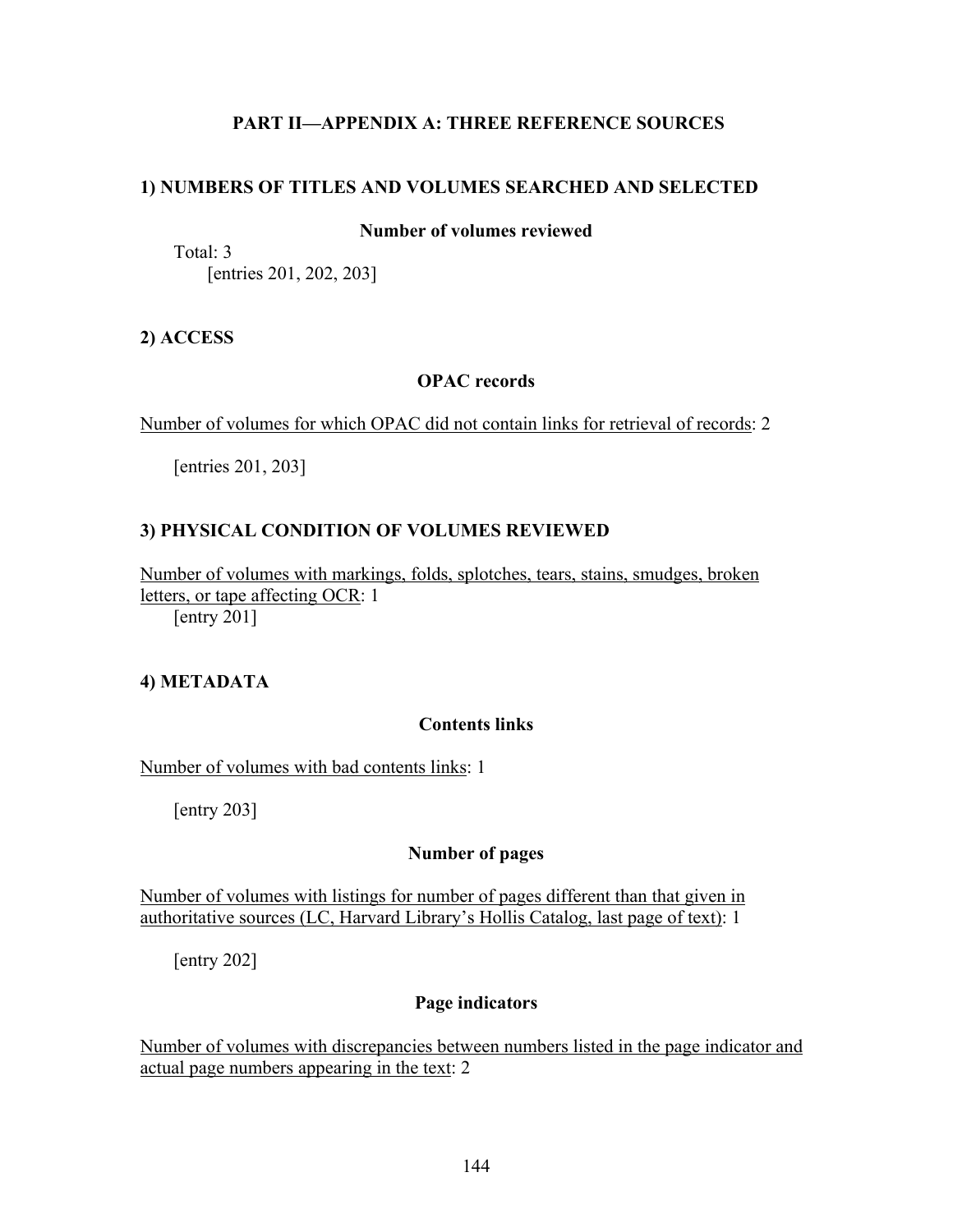[entries 201, 202]

## **Subject headings**

Number of volumes that used LC main subject headings but not the subheadings provided by LC: 2

[entries 201, 202]

Number of volumes that either omitted some or all LC headings; used headings not derived from LC; used no subject headings even though LC provided some; or disjoined LC subject headings so that subdivisions became separate headings: 1

[entry 202]

### **Key words and phrases**

Number of volumes with OCR misreadings listed as "Key words and phrases" or "Key terms": 1

[entry 201]

## **5) QUALITY OF SCANS**

Number of volumes rated "poor": 2

[entries 201, 202]

## **Missing pages**

Number of volumes with missing pages: 1

[entry 202]

### **Pages appearing more than once**

Number of volumes with one or more pages displayed more than one time: 1

[entry 201]

## **Illegible pages**

Number of volumes with one or more illegible pages: none

## **Pages not read by OCR**